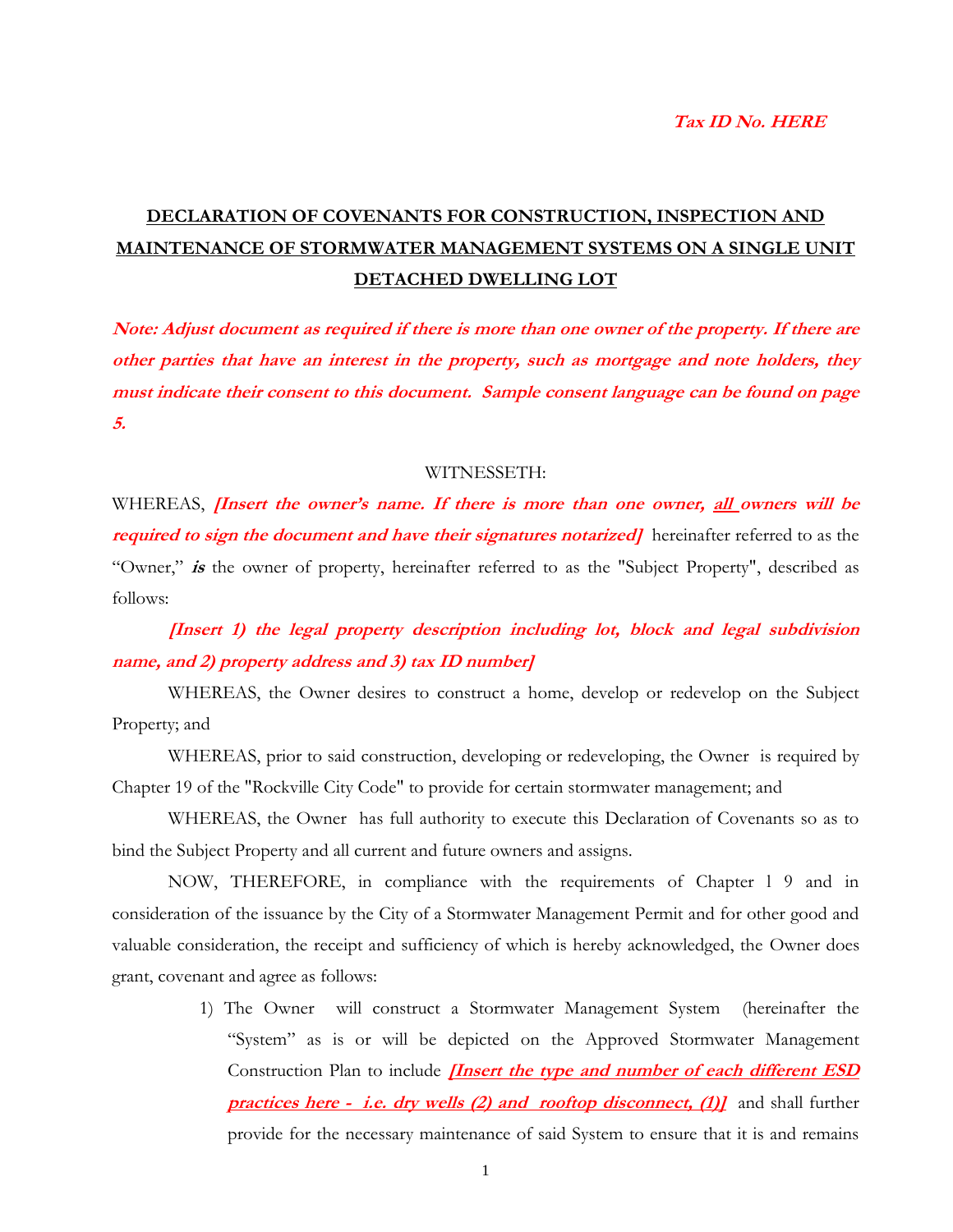in proper working condition in accordance with the approved Stormwater Management Construction Plan, approved design standards, applicable laws, rules and regulations. The Owner shall not construct a System without first obtaining a Stormwater Management Permit.

- 2) That the Owner, without the prior written consent of the City, will neither perform nor permit the: (i) removal or alteration of the System, (ii) the erection or installation of any structure, building or other improvements, (iii) the excavation or filling of land, or (iv) the installation of trees, shrubs, or other landscaping (excluding grass) on, over, or through the System.
- 3) That the City, its successors and assigns, shall at all times have the right, but is not under any circumstances obligated to exercise said right, of entry, ingress and egress along, over, under, through the Subject Property to and from the System for the purpose of assessing compliance with this Declaration of Covenants; said ingress and egress to be made generally across the Subject Property from any adjacent public road or right-of-way, or along such other lines, including interior access to green roofs, if applicable, as the Owner may designate and as may be acceptable to the City.
- 4) If, after reasonable notice by the City, the Owner has failed to construct, repair, maintain, or operate the System in accordance with the Approved Stormwater Management Construction Plan, this Declaration of Covenants, approved design standards and with all applicable laws, rules and regulations, the City may, but is not obligated to, enter onto the Subject Property and perform all necessary construction, repair, removal, maintenance and/or operating work, and may assess the Owner for the cost of said work. Said assessment shall be a lien against the Subject Property and may be placed on the property tax bill of said Subject Property and collected in the same manner as property taxes by the City. If properties other than the Subject Property are also served by the System, the Owner of all such property shall be jointly and severally liable for the cost of any and all work performed by the City. All said properties are jointly and severally subject to the imposition of liens pursuant to the provisions of this paragraph.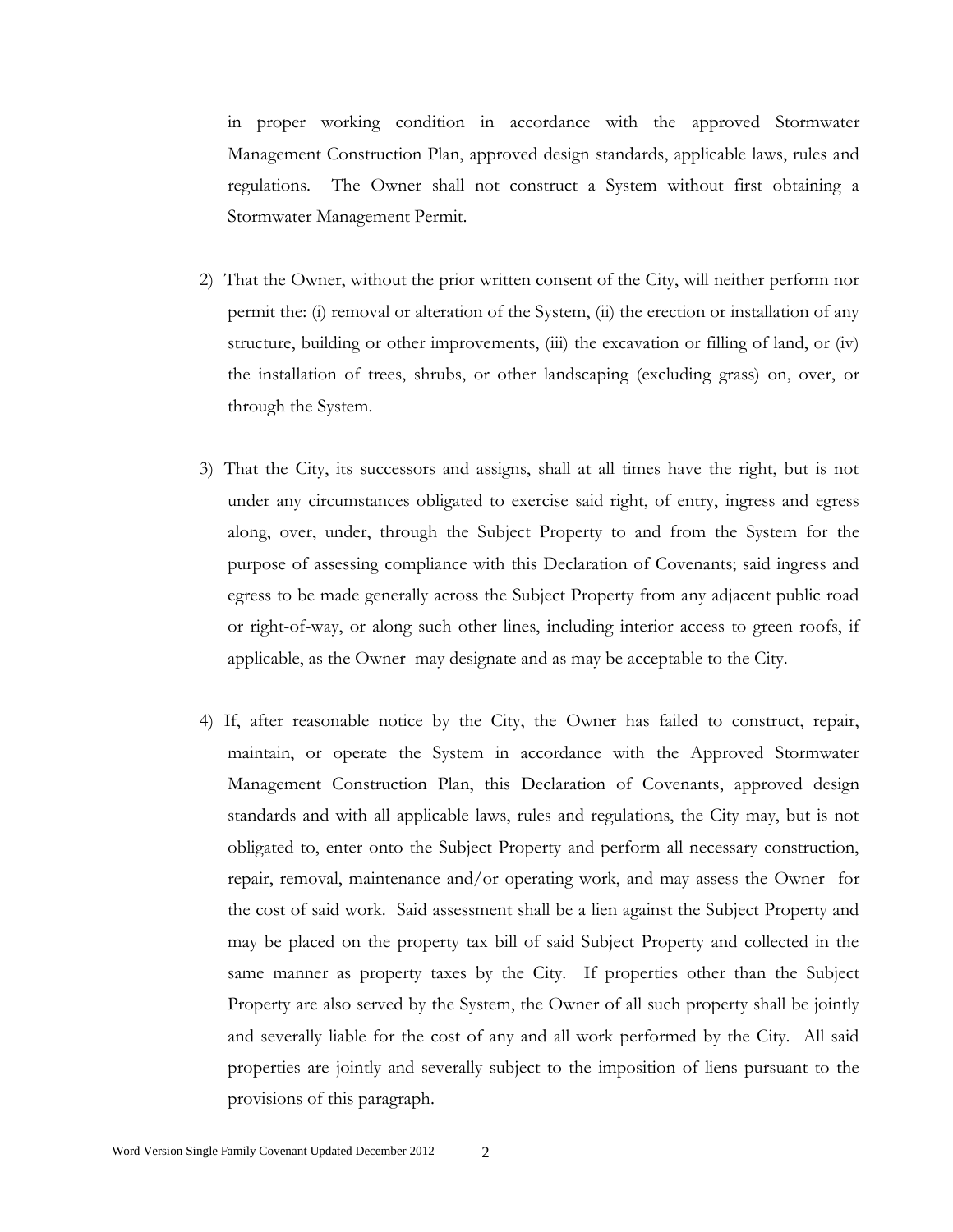- 5) The Owner shall protect, defend, indemnify and save harmless the City and all of its officers, employees, agents, representatives, servants, and assigns from any and all liability, loss, damages, claims, causes of action, judgments, and expenses, including reasonable attorney's fees, in connection with or arising out of this Declaration of Covenants and/or the performance hereof that are due to the acts of the Owner, its agents, representatives, or assigns in connection with or arising out of the Owner's performance, or lack of performance of its responsibilities under this Declaration of Covenants.
- 6) The Owner shall notify the City of the sale or transfer of any interest in the Property within thirty (30) days of such sale or transfer, and shall supply the City with a copy of any executed documents of said sale or transfer. The Owner shall provide all subsequent owners, successors, assigns and any other party responsible for the maintenance of the System with a copy of this Declaration of Covenants and with accurate as-built construction plans detailing the System and its appurtenances.
- 7) This Declaration of Covenants does not relieve the Owner of responsibility for providing safe conveyance of runoff as may be deemed necessary by the City or other appropriate agency in addition to providing stormwater management.
- 8) This Declaration of Covenants (including all terms, Stormwater Management System Sketches, and agreements contained herein) shall run with the title to the Subject Property and shall bind the Owner and the Owner's heirs, executors, administrators, successors and assigns.
- 9) The Owner hereby certifies that there are no suits, liens, leases, mortgages, or trusts affecting the Subject Property, other than those for which the holder in interest has signed this document or otherwise consented in writing to this Declaration of Covenants. Owner further certifies that all parties with an interest in the Subject Property necessary to give full effect to this Declaration of Covenants, or otherwise consented in writing to, this document.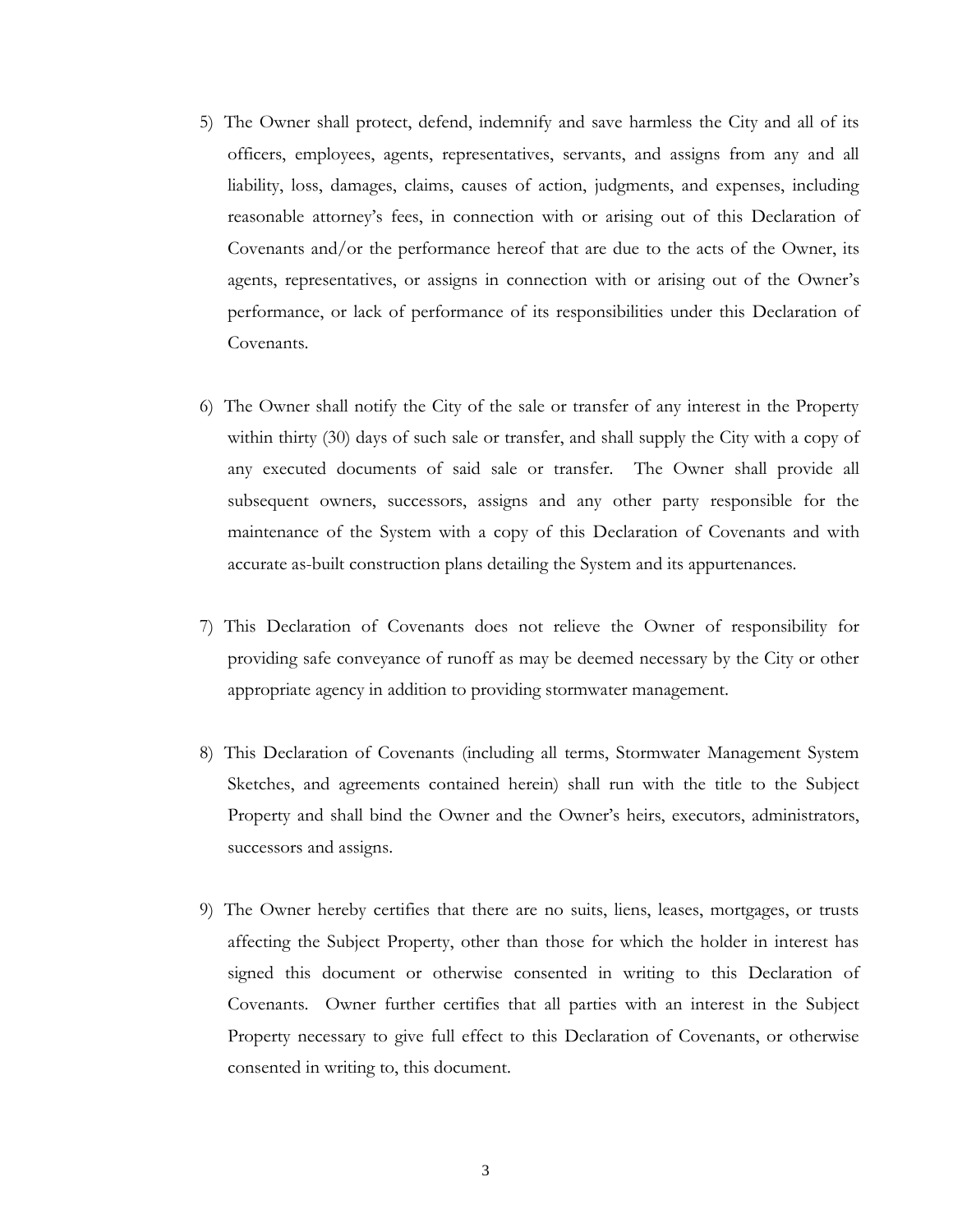10)The Owner does further agree to record this Declaration of Covenants in the Land Records of Montgomery County, Maryland, at the Owner's expense within ten (10) days of the date hereof, and shall provide the City with documentary proof of recordation within five (5) days of said recordation.

IN WITNESS WHEREOF, the Owner has executed this Declaration of Covenants as of this \_\_\_\_\_\_\_ day of \_\_\_\_\_\_\_\_\_\_\_\_\_, 20\_\_\_\_.

**Owner's Signature**

**Print Name Here**

**Note: All property Owners must sign and have their signature notarized**

## **Notary for Owner (s)**

STATE OF MARYLAND:

COUNTY OF MONTGOMERY:

On this \_\_\_\_\_\_\_ day of \_\_\_\_\_\_\_\_\_\_\_\_\_\_\_\_, \_\_\_\_\_\_\_\_, before me, the undersigned officer, personally appeared \_\_\_\_\_\_\_\_\_\_\_\_\_\_\_\_\_\_\_\_\_\_\_\_\_\_\_\_\_\_\_\_, known to me (or satisfactorily proven) to be the person(s) whose name(s) is/are subscribed to the within instrument and acknowledged that he/she/they executed the same for the purposes therein contained.

IN WITNESS WHEREOF, I hereunto set my hand and official seal.

SS:

 **Print Name Here, Notary Public**

\_\_\_\_\_\_\_\_\_\_\_\_\_\_\_\_\_\_\_\_\_\_\_\_\_\_\_\_\_\_\_\_\_\_

My Commission Expires: \_\_\_\_\_\_\_\_\_\_\_\_\_\_\_\_\_\_\_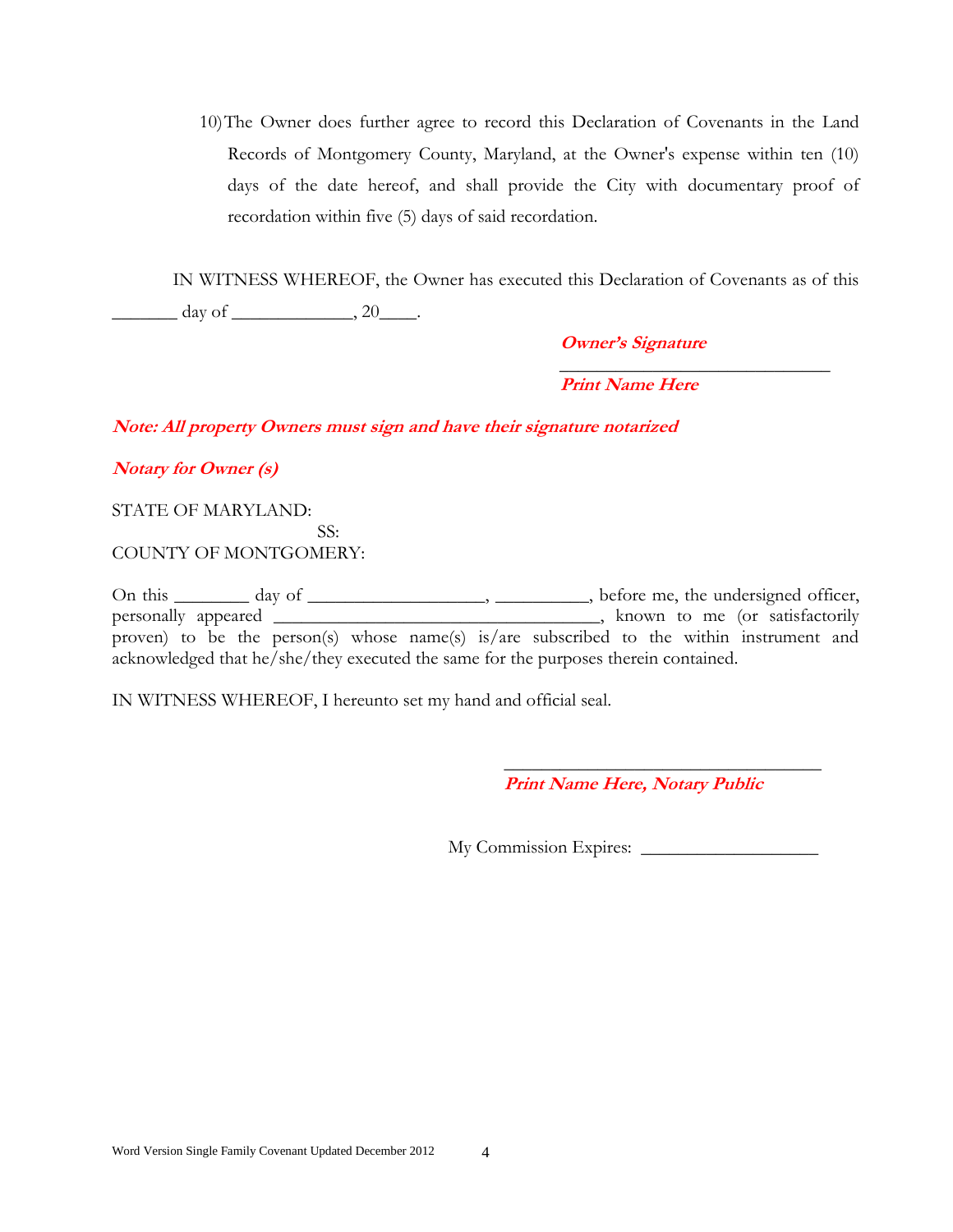**Note: REMOVE the following section from the document if there are no other parties that have an interest in the property.**

**All parties who have an interest in the Subject Property must also consent to this document. This includes all mortgage and note holders, lien holders, and grantees of other encumbrances that are within the Subject Property. A sample consent follows:**

### **CONSENTS OF OTHER INTERESTED PARTIES**

The trustees and note holder named in a certain deed of trust dated \_\_\_\_\_\_\_\_\_\_\_\_ securing repayment of a loan from \_\_\_\_\_\_\_\_\_\_\_\_\_\_\_ in the principle amount of \_\_\_\_\_\_\_\_\_\_\_\_\_\_\_ and recorded among the Land Records of Montgomery County, Maryland, in Liber \_\_\_\_\_\_\_\_, at Folio \_\_\_\_\_\_, consent to the foregoing Declaration of Covenants for Construction, Inspection and Maintenance of Stormwater Management Systems on a Single Unit Detached Dwelling Lot and agree that their interests in the Subject Property shall be subordinate and subject thereto.

### **Notary for Consent of Interested Parties**

STATE OF MARYLAND: SS: COUNTY OF MONTGOMERY:

On this \_\_\_\_\_\_\_ day of \_\_\_\_\_\_\_\_\_\_\_\_\_\_\_\_, \_\_\_\_\_\_\_\_\_, before me, the undersigned officer, personally appeared \_\_\_\_\_\_\_\_\_\_\_\_\_\_\_\_\_\_\_\_\_\_\_\_\_\_\_\_\_\_\_\_\_\_\_, known to me (or satisfactorily proven) to be the person(s) whose name(s) is/are subscribed to the within instrument and acknowledged that he/she/they executed the same for the purposes therein contained.

IN WITNESS WHEREOF, I hereunto set my hand and official seal.